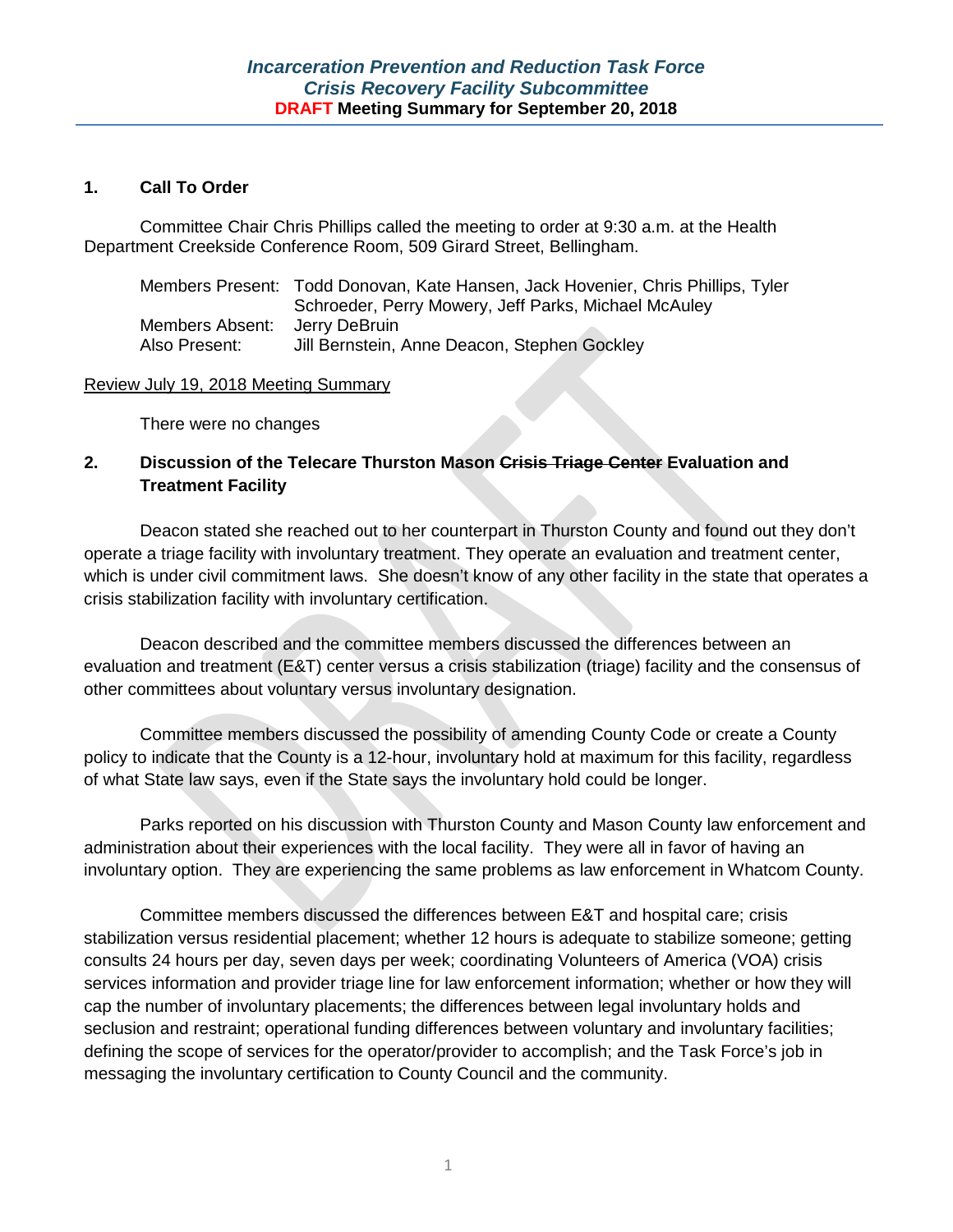The Committee members identified major issues, principles, and guidance that the eventual operational request for proposals (RFP) should include:

- The facility should be called a Triage Facility with Involuntary Placement, not an involuntary facility. It should be called "immediate access to treatment" rather than "alternative to jail."
- Concerns about length of hold
- Establishing a culture of recovery for the operator and staff providers in a facility with involuntary placement
- The public perception of a facility with involuntary placement: An alternative to jail and availability to people in crisis, but not in the criminal justice system
- Potential operational funding
- Creating a review process after a year to determine if the systems are working optimally

# **Major Issues (From Chair Phillips' notes):**

- 1. From the first responder/ law enforcement perspective: having some kind hold ability is *vital*. The concern is that law enforcement will tend not to use the facility if they don't have some assurance that dropping off patients at the Center is an effective way of dealing with challenging situations. If patients don't stay put, and as a result officers need to transport them to jail or the hospital, eventually the officers will bypass the facility all together.
- 2. We want to create and maintain a culture of *recovery* for patients, families and staff at the facility. This involves respecting and encouraging individual responsibility and mutual caring and support. If we incorporate involuntary holds into the facility, we need to do so in a manner that does not materially compromise the recovery cultural that we are seeking build.
- 3. We need to strike a middle ground between the two perspectives outlined above. It will be important that we develop a set of metrics that helps us measure our success in doing so.

The Committee concurred to move forward with an involuntary certification, keeping in mind the concerns discussed regarding programming and establishing a culture of recovery; and establishing metrics to monitor outcomes.

Parks moved to move forward at the next meeting with developing a scope of work that incorporates the issues and themes that emerged from this conversation to inform development of a draft request for proposal (RFP). Include a set of guiding principles that takes all the points made by the members of the group in terms of the culture, the milieu, treatment, and their vision of how the facility is run.

The motion carried unanimously.